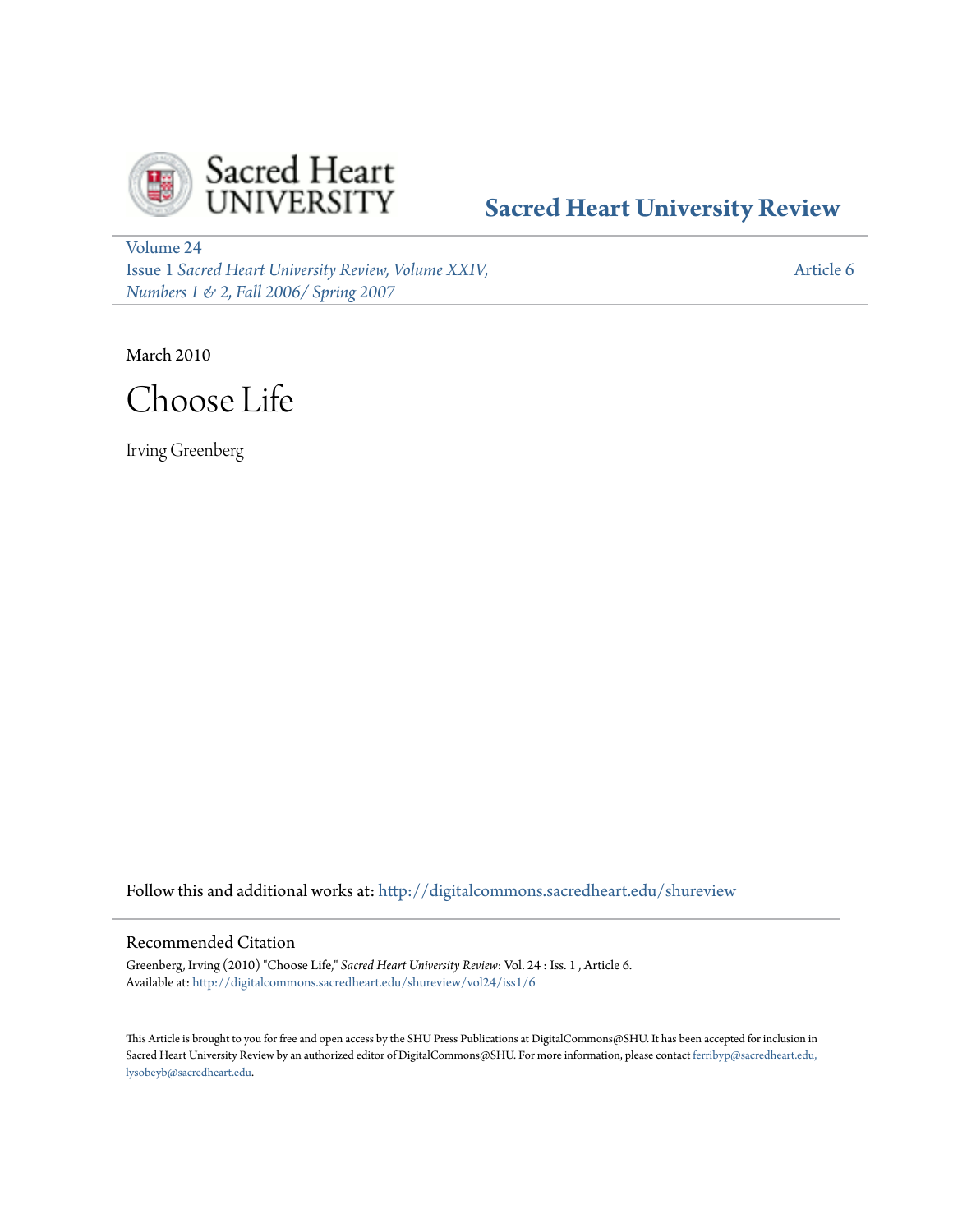# Choose Life

#### **Cover Page Footnote**

Rabbi Irving Greenberg is the president of Jewish Life Network/Steinhardt Foundation. This talk was delivered as the Undergraduate Commencement Address at Sacred Heart University on May 14, 2006.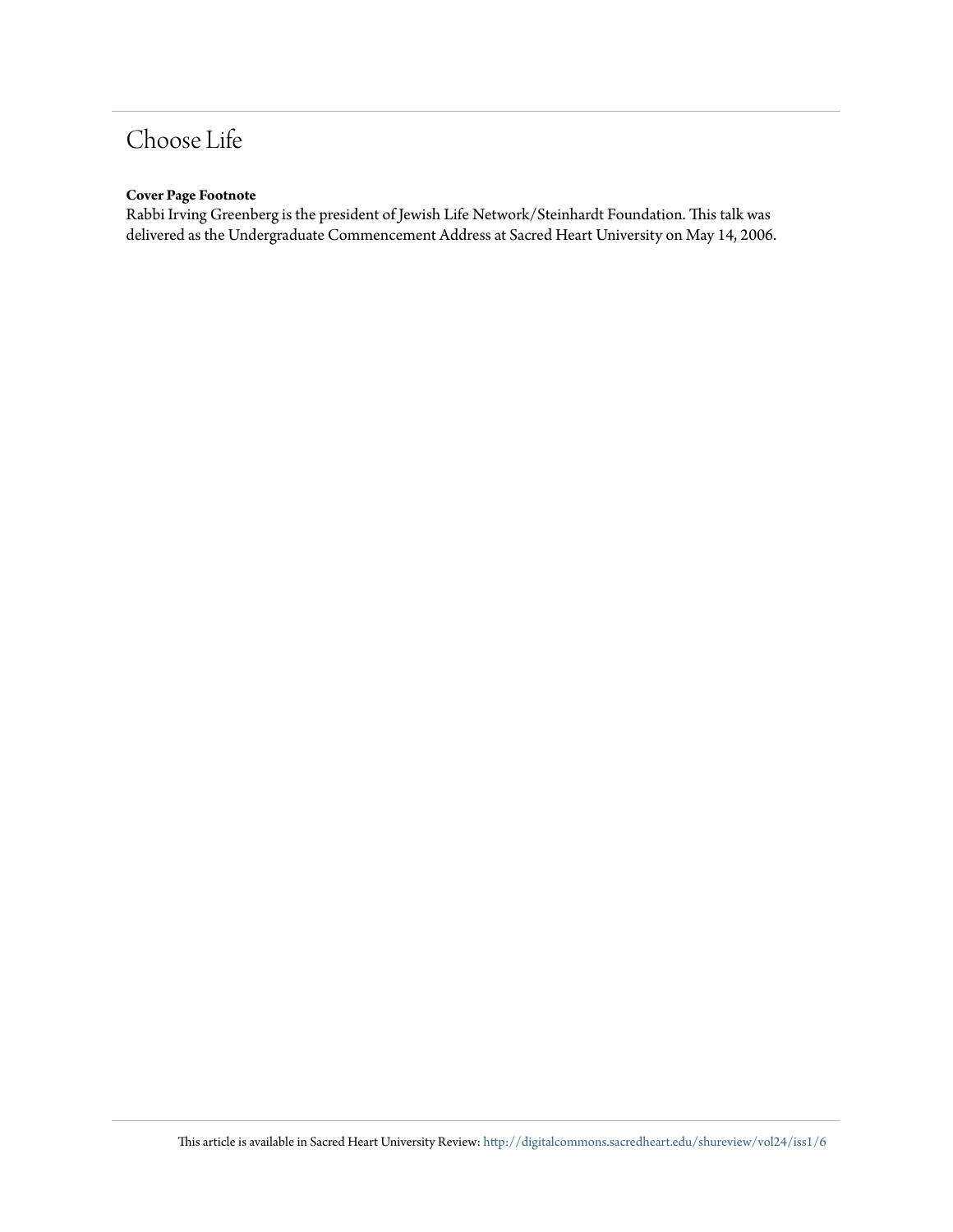——————————————

### *Choose Life*

I thank Sacred Heart University, President Cernera, Vice-President Coppola, and faculty for this honor which you have bestowed. Mark you well: a Catholic university is honoring a committed Jew, and in extra measure for being rooted in Hebrew scriptures and upholding the ongoing validity of the Jewish covenant, which has never been superseded.

This is not the first time in history that an Orthodox Jewish rabbi has received a doctorate, *honoris causa*, from a Catholic university in appreciation of work to strengthen Jewish-Christian relations, but I would guess that it is not the tenth time in history either. This type of recognition is not yet a routine act. It bespeaks a new heart and a new spirit that has entered into Jews and Christians in the past few decades. The moral reformation and theological revolution of recalibrating the relationship of Judaism and Christianity is only in the beginning stage. The creation of a relationship based on love, equality, and partnership in service of God for the purpose of *tikkun olam*—the healing of our broken world—is underway. I dare say that the discovery and articulation of an authentic committed pluralism will prove to be as momentous and transformational as was the axial age of both religions.

What can I do to repay in some small measure your gracious and loving act? I should like to share some wisdom drawn from the

————————

*Rabbi Irving Greenberg is the president of Jewish Life Network/ Steinhardt Foundation. This talk was delivered as the Undergraduate Commencement Address at Sacred Heart University on May 14, 2006.*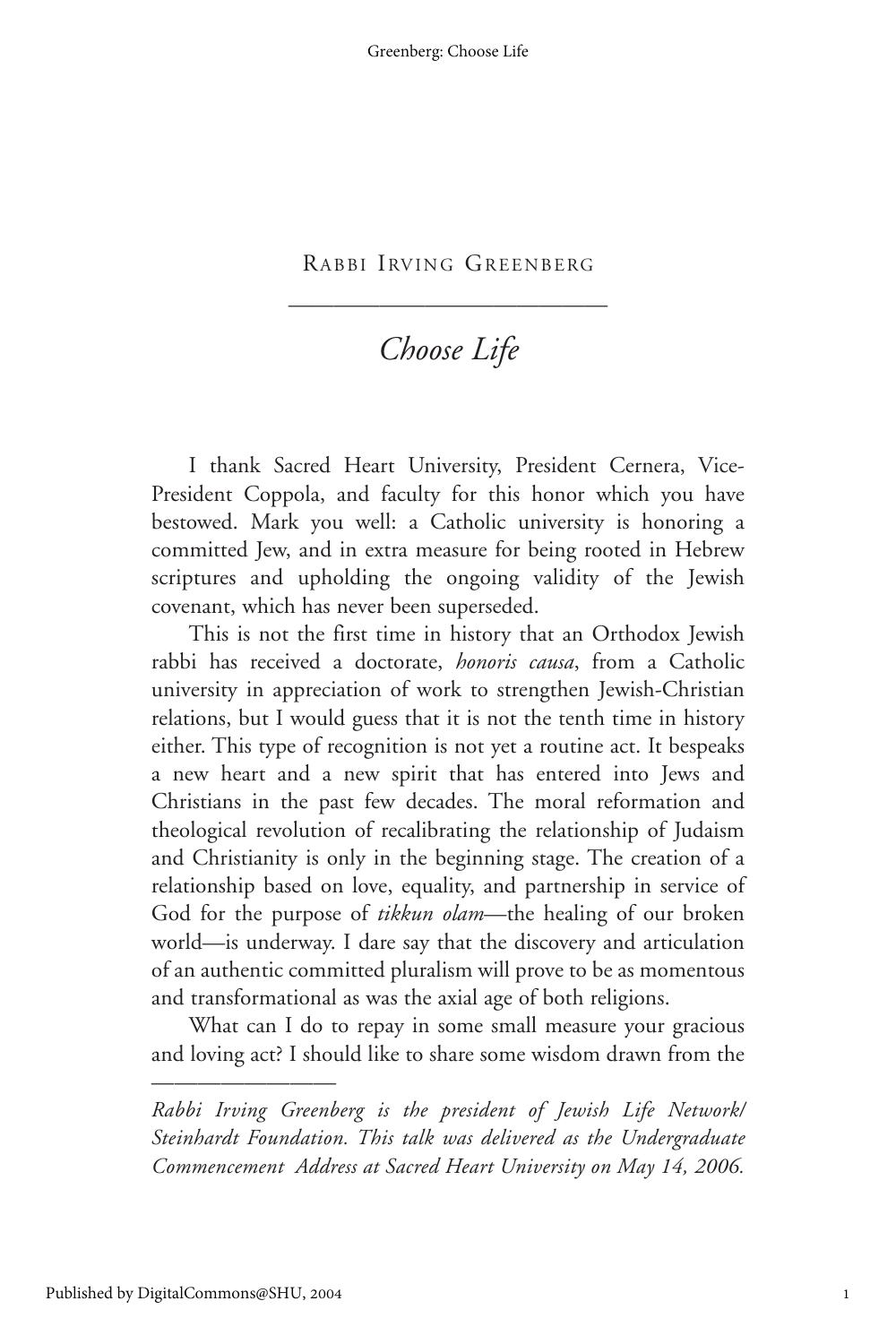Jewish tradition which expresses a core value held in common between our faiths. Perhaps it will help you, the graduates, go forth into life imbued with the core values as you apply the wisdom which you have been given by this faithful Catholic university.

You will recall that, as told in Matthew (22:36ff), a lawyer asked Jesus "Master, which [core value] is the greatest commandment in the Law [of Moses]?" Jesus replied, like the good Jew and inspired wise teacher that he was: "Love the Lord your God with all your heart, all your soul, with all your mind" (Deuteronomy 6:8). That is the greatest commandment. It comes first. The second is like it: "Love your neighbor as yourself" (Leviticus 19:18). Everything in the Law and the Prophets hangs on these two commandments.

Let me explore with you: What is the core value underlying these two commandments? How do we apply love of God to our life? What does it mean to love your neighbor? What does it mean behaviorally to love yourself? The answer, I submit, is found in another one of the summaries of the Torah, in this case, Moses' summary in Deuteronomy 31:16, 19: "Behold, I have set before you today life and good, death and evil . . . in that I command you this day to love the Lord your God . . . and to keep God's Commandments. . . . I have set before you life and death, blessing and curse; therefore, choose life that you and your children may live."

Judaism and Christianity teach that there is a constant and continuous struggle between life and death in this world, and in our lives. God, the Living Source of Life, is on the side of life; the Eternal loves life and especially loves human beings as the highest, most developed form of life. God asks us to join in this struggle on the side of God—that is, on the side of life. By choosing rightly, we will help God assure that which God loves and wants—the final triumph of life.

Please note that the command says: *choose* life. One must *choose* life; it is an act of volition, commitment, love. If we do nothing, life loses. If we drift, we drift toward death. If an individual grows up and makes no choices, then death wins.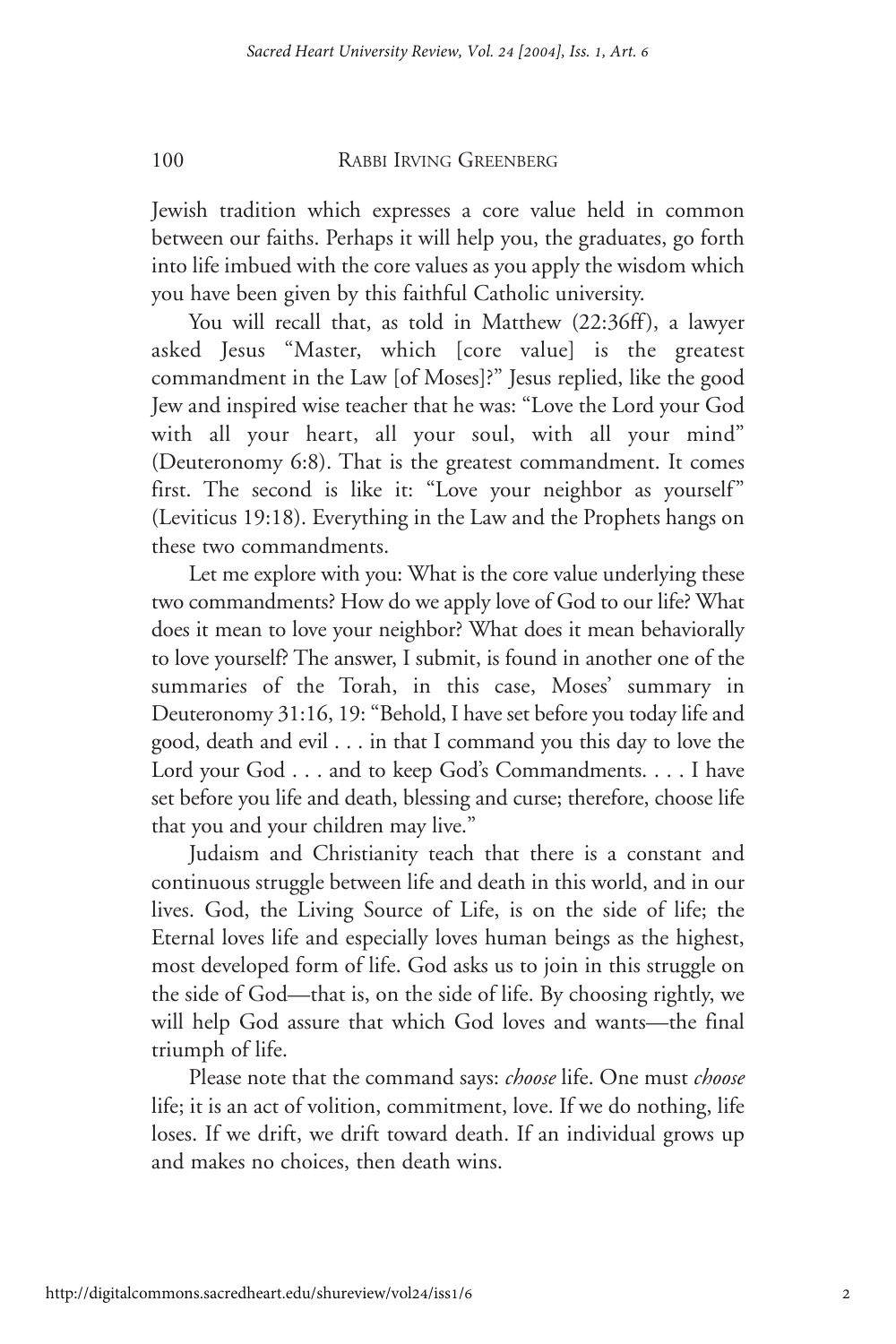#### CHOOSE LIFE 101

Consider: a baby is born and grows up. He faces the choice of staying inside himself or opening up to friendship. Making and keeping a friend takes much effort and struggle to grow beyond the family. Then there is the choice of entering into relationship or not. Relationship means that she must open up, must risk failure, embarrassment, and hurt in order to mature into love. If you do not choose, you grow old alone. Next is the choice whether to commit to this love by entering the covenant of marriage. Marriage escalates the risks, the pains, the rewards, and the fulfillment. Then the ultimate choice is whether to have children—to come together in love and together with God—to create life. If we make this choice, it takes up so much of our days, our love, our effort. We undertake the ultimate risk of disappointment, failure, loss. This state gives us joy and (sometimes) pain, fulfillment and (sometimes) failure, beyond our wildest imagination. But if at any stage along this life journey we do not choose life, then we grow old and die, and leave no life behind. Then we have chosen to be on the side of death.

In Genesis, God commands humanity "to be fruitful and multiply" (Genesis 1: 26). In the Talmud, the Rabbis respond: What is the minimum fulfillment of such a command? The Rabbis initially conclude: well, have two children. (That translates into leaving behind no less life than we—the two parents—represent, so we do not cause a net loss on the side of life.) Then the Talmud cites the prophet Isaiah's words: "God did not create the world to be empty and void; it was brought into being to be settled [filled with life]" (Isaiah 45:18). This is a call to choose to have a third child and beyond. Thus before we pass away, we have assured an increase in the presence of life on this earth. Then we (our lives) are solidly on the side of life.

In truth, every act, every day, is a choice between life and death. Take food and eating, for example. If I do not eat, I will starve and die. If I choose to eat, what will I choose? A balanced diet? A healthy meal? I have chosen life. Deep-fried, high-fat junk food? Then I have chosen death. Dangerous diets can lead to obesity, diabetes, cholesterol-driven heart conditions. All these conditions can be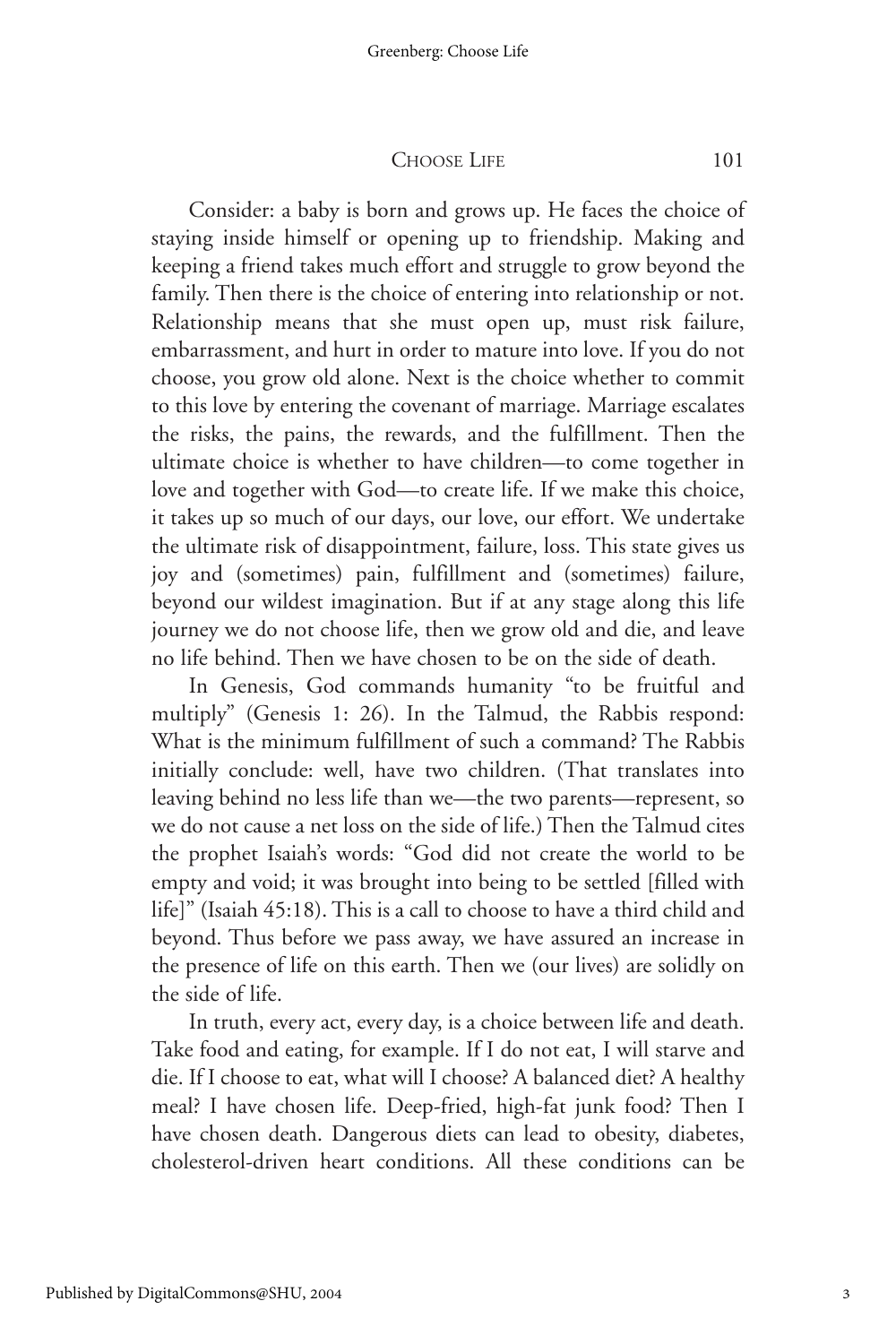ameliorated by choices of life-giving food regimens, even as they can be worsened by death-dealing eating patterns. Jewish tradition points out that the way we raise the animals and kill the animals that we eat can be a statement of reverence for their lives or a way of inflicting pain and degradation on their lives, as in factory farming or anemia-tenderized veal or *pate de foie gras*.

Consider speech: every word we speak in every encounter with another human being can be a word of life, of respect, of encouragement, of appreciation, or of empowerment which enhances life and gives dignity to the other. Such speech is on the side of life. Or the word can be one of dismissal, degradation, or devaluing the other, which is to be on the side of death. Jewish tradition calls such words *lashon hara* (evil tongue). Even if the words are true, they are sinful because they push us or others to the side of death.

One must choose life qualitatively, not just quantitatively. Every human being, says the Bible, is created in the image of God. This means, says the Talmud, that each and every human being is born with three fundamental dignities: the *infinite value* of their life, *equality*, and *uniqueness*—their own irreducible, irreplaceable, and distinctive self. We can honor and enhance these dignities. Or we can deny, reduce, or neglect these dignities, thus reducing the life of the other. If we love the other, we will honor these dignities and enhance their lives. That is what it means to choose life.

Humans are in the image of God also because we are gifted with consciousness (a mind) like God; for example, in our lifetime, the human mind has deciphered DNA, the code of life, which God has implanted in every living cell. Then we must choose through education to develop our godlike minds. We can keep growing and learning all our lives. Or we can choose to dumb down, to pass on becoming enlightened. In school we can get by and get away with as much as we can and thus impoverish our lives or we can take advantage to learn, grow, and blossom with life.

Humans are gifted with a capacity for love and relationship, which can be godlike. They can imitate God, as described in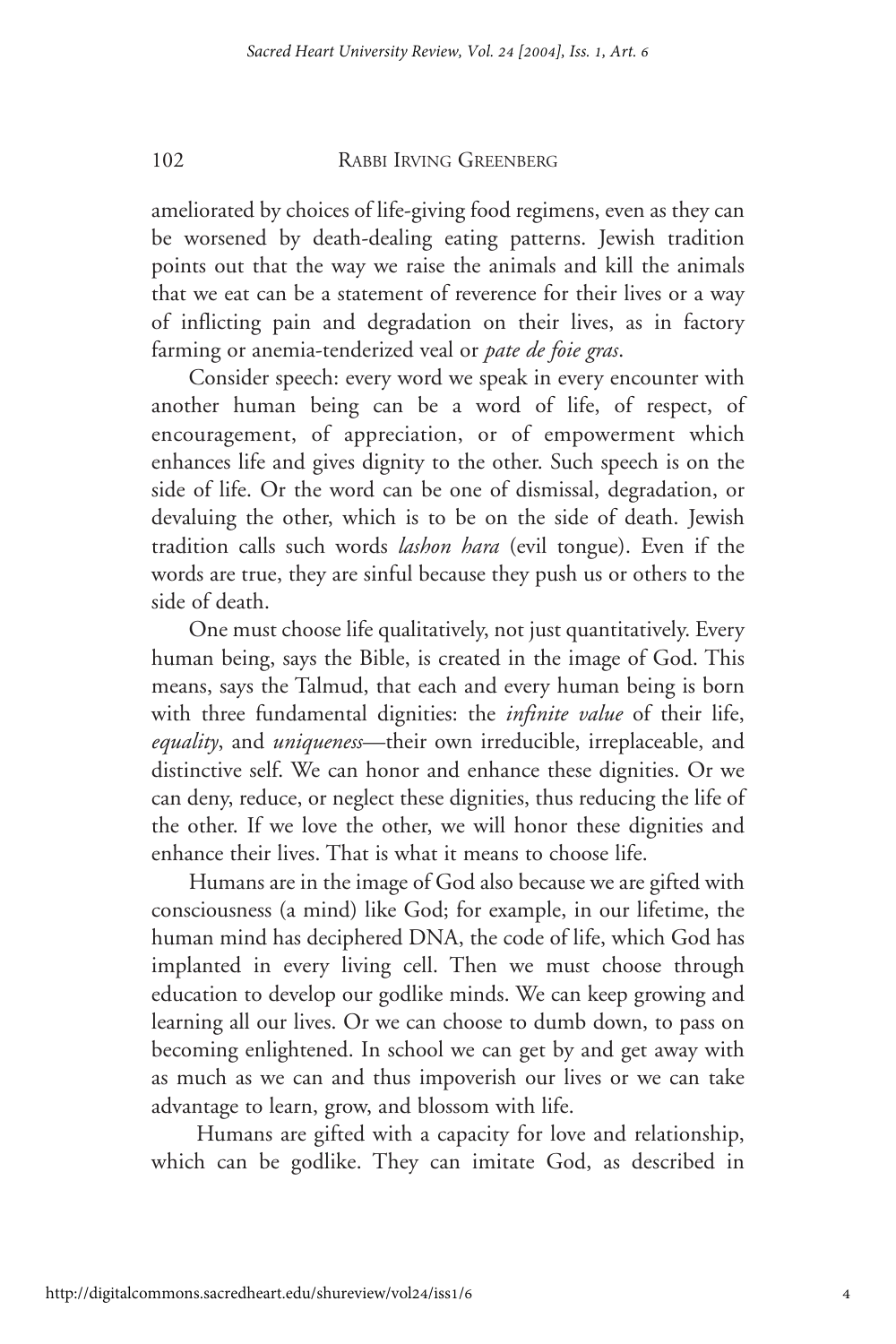CHOOSE LIFE 103

Psalms: "God is good to every one because God's mother love is on all God's creatures" (145:9). We should choose through relationship and understanding and religious nurturing to expand our divine capacity for love. Or we can fill our hearts with hatred and self-centered ego, and then choose death of the soul or death of the other.

Through our work, in every field, we can improve the world, or we can rip it off. We can build or make or sell schlock, and thus support less life, or we can build value and enhance life. The choice is ours.

True religion teaches us to choose life more deeply. This is the meaning of the instruction in Leviticus: "You shall be holy because I the Lord am holy" (19:1). Holiness is about intensifying life, living it fully, turning it toward God. To be holy is to choose the fullness of life.

Let it be clear that although being holy requires commitment and discipline, holiness is not about asceticism. True religious restriction is about denying myself that which is wrong, i.e., that which undermines life, while at the same time, embracing the joy and depth of life. Ideally, we should meet God and love our fellow human being in the peak of joy and fulfillment. One Talmudic sage states that when we are judged in the world to come, we will be held accountable for every permitted joy that we denied ourselves. We are at fault for every positive pleasure—for every loving gift of God—that we failed to take in our lives. It is important to know this because we live in a culture that offers so much pleasure and opportunity to choose life. Of course, this Talmudic profound insight must be balanced by Pope John Paul II's wise warning that if we choose unwisely, unthinkingly, or trendily, that we can turn all these individual choices of life, in their sum, into a culture of death. We have seen how broadcasting visions of beauty turns into commercialized pornography. We have witnessed how industry unchecked unleashes toxic pollution. Therefore, we must constantly choose and we must constantly monitor and regulate our choices.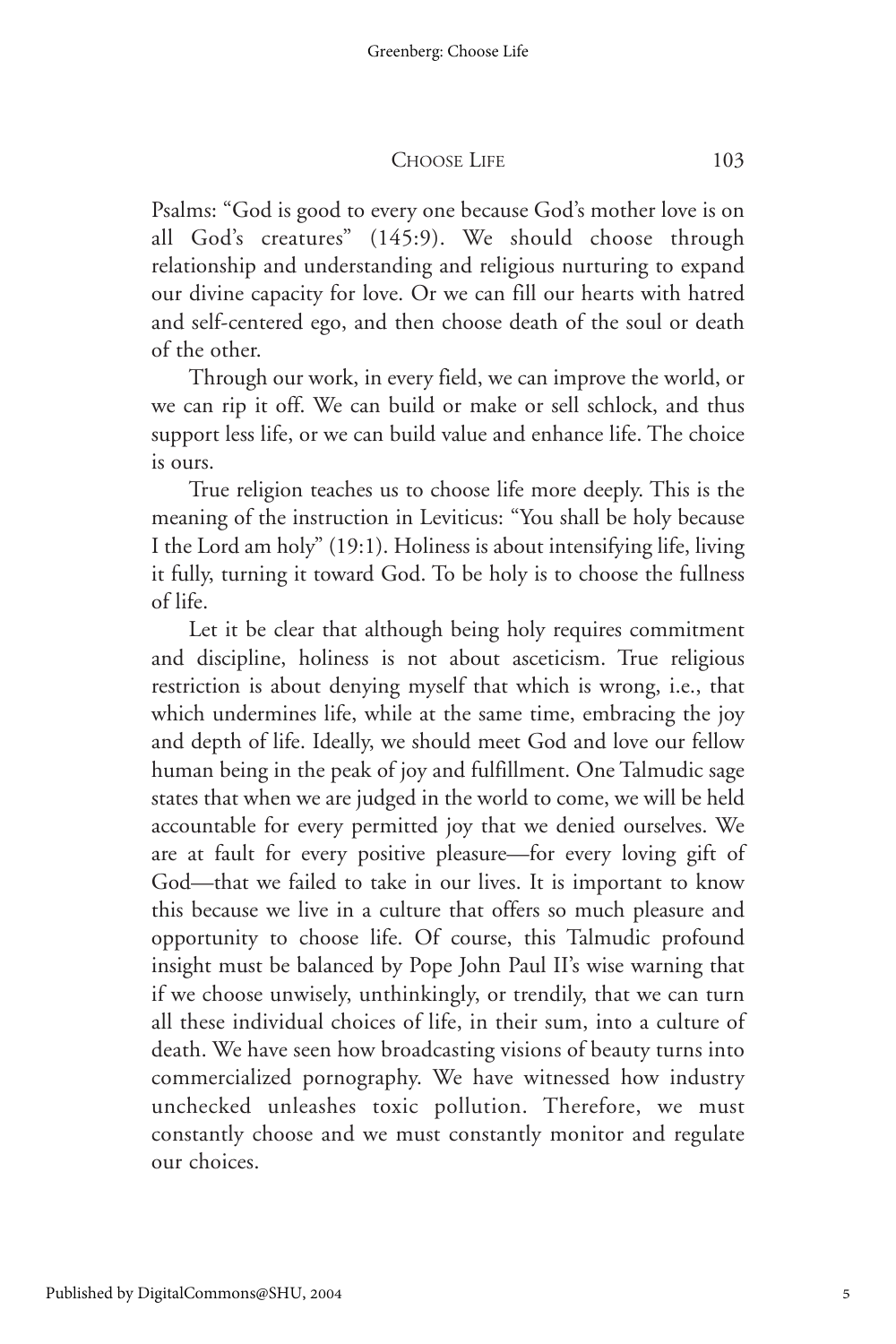The choice of life must be made by us collectively as a people and a nation, as members of a faith and as citizens of the world. If we choose wisely, we can continue the centuries-old explosion of industry, technology, and communications that has raised living standards, improved public health, and extended the lifespan of billions. But if we choose wrongly and fail to control waste, pollution, and resource-stripping, we degrade the environment and cause global warming. Human behaviors are threatening to wipe out the greatest number of species since the Cretaceous age; thus we bring about a triumph of death. If we go on choosing this unbridled way, there is the risk of making the earth uninhabitable.

If we choose wisely, we can intensify and expand affluence for the entire world. The recipients of this affluence can also choose to abuse their blessings by turning to drugs or sinking into a materialist morass. What kind of car do you drive? Do you use seat belts? Do you use mass transit? These are choices of life and death.

We can use and share our productivity to extend dignity to the billions who live on a dollar a day. Or we can impoverish them further with our trade policies and ignore their desperate medical needs in order to increase our profits.

We read in the papers about Darfur. We can get involved as individuals and as a nation and try to end this genocide. Or we can be bystanders. Bystanders always enable the murderers; apathy is on the side of death. Even religious fervor can be turned to the side of death. Look at the suicide bombers who glorify their own death and the killing of innocents in the name of devotion to God. Thus they commit an additional desecration; they turn God into Molech, an idolatrous God who valorizes sacrificing children's lives, a God of death. Our choices to resist this religiously-driven death-dealing must be complex and wise. If we do not use force properly, we allow terror to win, and thus death will triumph. If we use force unwisely or without controls, we may allow torture or we may inflict death on countless others, unjustifiably.

In this generation, in the presence of extreme mass killings, we must respond by increasing life even more. Both our faiths insist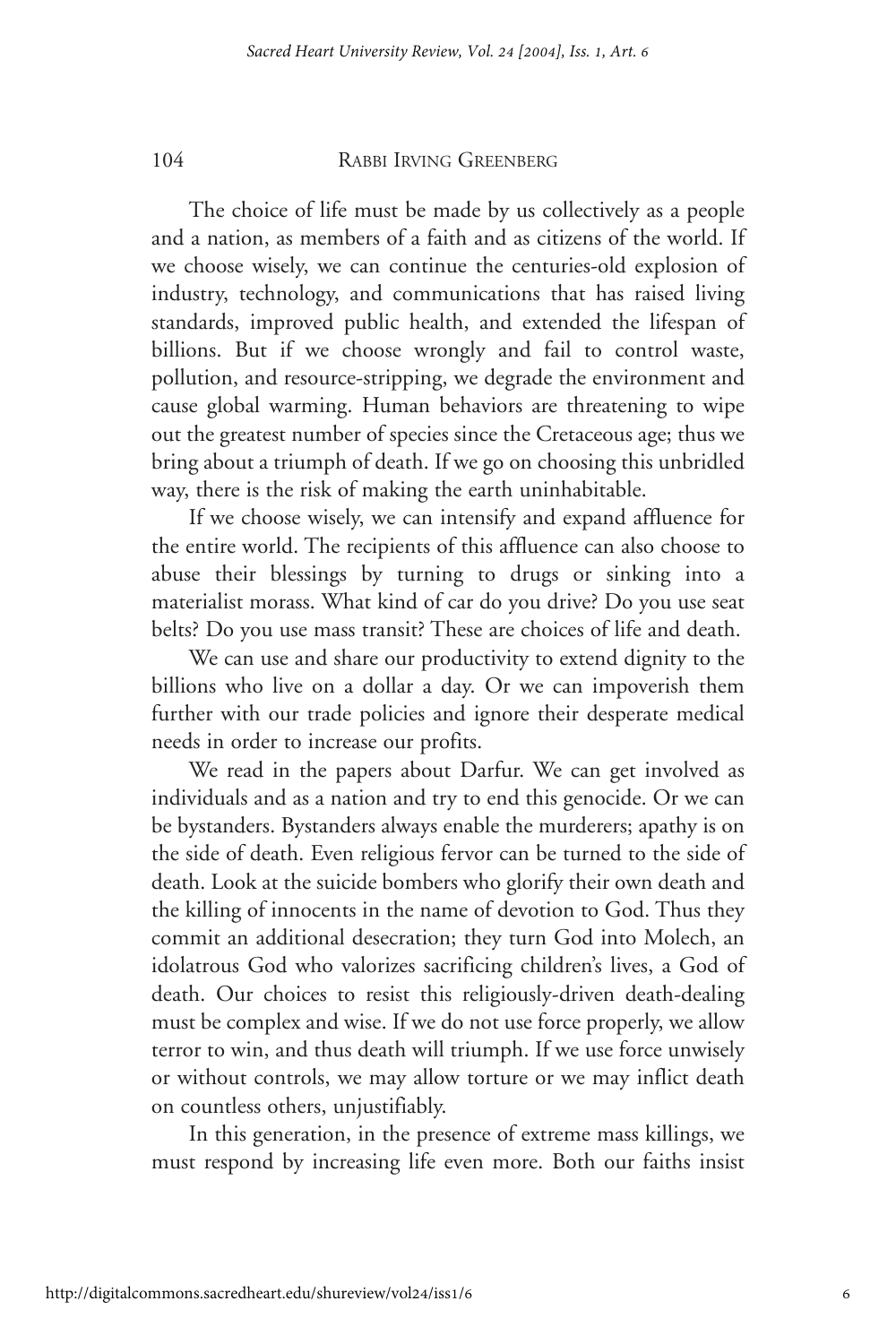CHOOSE LIFE 105

that life will win out over death. Then when we witness great success for death, we must make an extraordinary effort to restore the balance of life. The Rabbis teach that the Messiah must be born in a generation of destruction. It is no accident that in Christianity, Resurrection follows as the response to Crucifixion. It is no accident that after undergoing genocide and cruelty in the Holocaust, the Jewish people responded by rebuilding Israel, the homeland of Judaism. They went on and generated the greatest outburst of life and renewal of religion and culture in Jewish history.

Repentance also represents choosing life. After the Holocaust, both our faiths were tempted to go on as before. The temptation, which every sinner faces, is to deny the past sin; not to admit that we have gone on the wrong road. We fear that if we admit the sin, our life and dignity will be diminished. But the opposite is true. In the 1960s, Pope John XXIII had to hesitate: would admitting that Christianity had degraded Jews and Judaism, would that not undermine the authority of the Catholic Church, which was already under siege from modernity? In the end, he recognized that it was the past, the path of supercession and delegitimization, that had led Christianity into cruelty and demeaning Jews. That behavior opened the way for evil people to exploit hatred and inflict much greater harm. John XXIII determined to turn from that past evil so that Christianity would be born again. Under his leadership, the Catholic Church chose to turn to love and life. *Nostra Aetate* represents that turn toward Jewry and toward life, even as Vatican II represents a turn toward modern life, toward living the fullness of the life of faith in the world. Pope John Paul II sought mightily to restore the authority of the magisterium, yet he understood that the Church must go further on the path of change toward validation of Judaism and affirmation of the pluralism of God's love and God's covenant. Thus he chose life again and again. Pope Benedict's actions in this year show that he intends to extend the primacy of love and of life in these areas and in all sectors of society and faith.

Jewry is responding also with new understanding that it cannot go on devaluing Christianity, using the excuse of anger at past